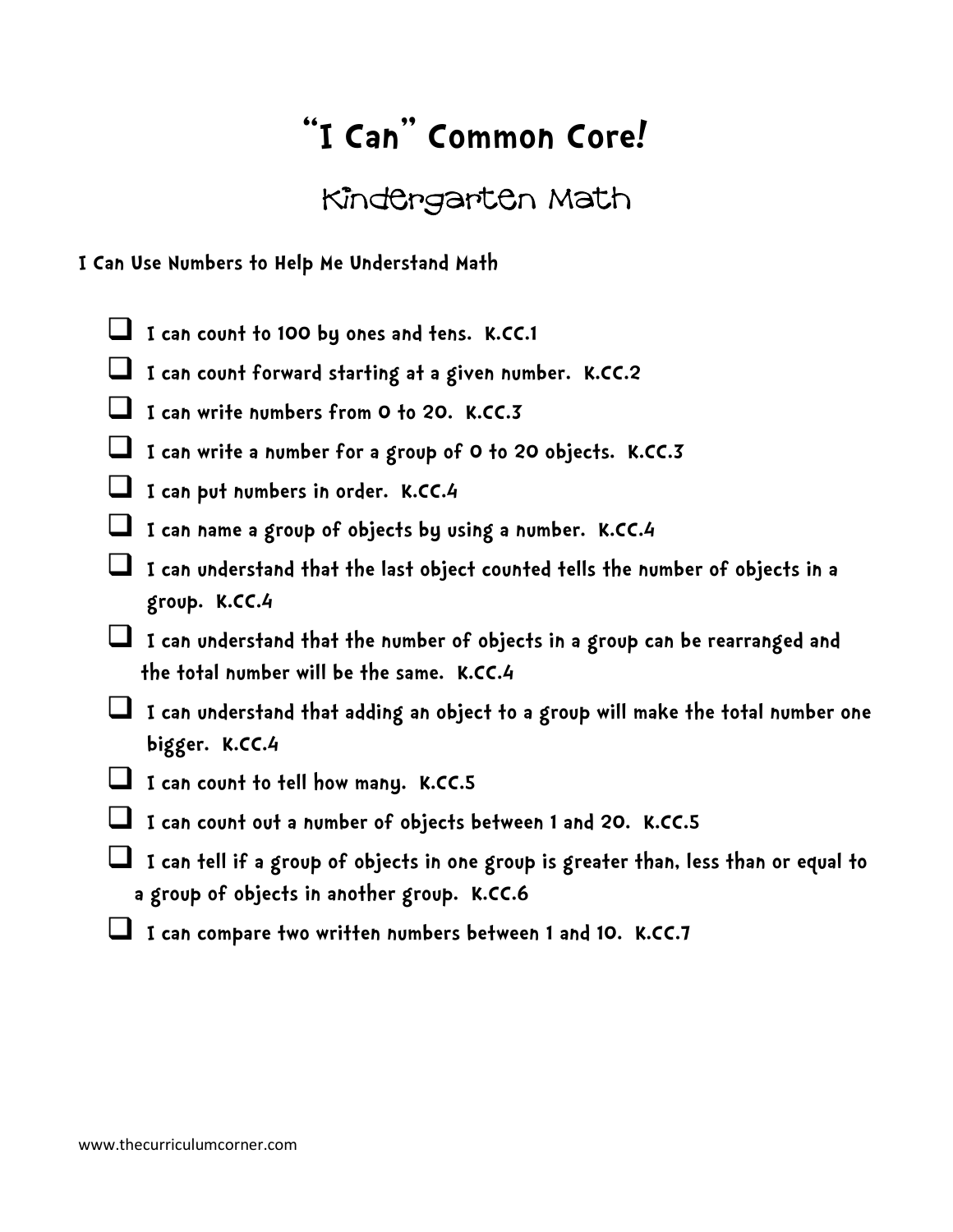**I Can Use Addition and Subtraction to Help Me Understand Math**

- **I can use objects, fingers and pictures to help me show addition. K.OA.1**
- **I can use objects, fingers and pictures to help me show subtraction. K.OA.1**
- **I can solve addition and subtraction word problems within 10. K.OA.2**
- I can take apart numbers less than or equal to 10. K.OA.3  $(5 \div 2 + 3)$
- **I can find the number that is added to 1 through 9 to make 10. I can use objects or drawings to show my answer. K.OA.4**
- **I can add and subtract within 5. K.OA.5**

**I Can Use Number Sense and Place Value to Help Me Understand Math**

 **I can put together and take apart numbers from 11 to 19 by naming the tens and ones. K.NBT.1**

 **I can use objects, drawings or equations to show tens and ones. K.NBT.1**

- **I Can Use Measurement and Data to Help Me Understand Math**
	- **I can tell how an object can be measured. K.MD.1 (length, weight)**
	- **I can compare how two objects are similar or different. K.MD.2 (more of, less of, taller, shorter)**
	- **I can place objects into categories. K.MD.3**
	- **I can count the number of objects in categories. K.MD.3**
	- I can sort the categories by the number of objects. K.MD.3